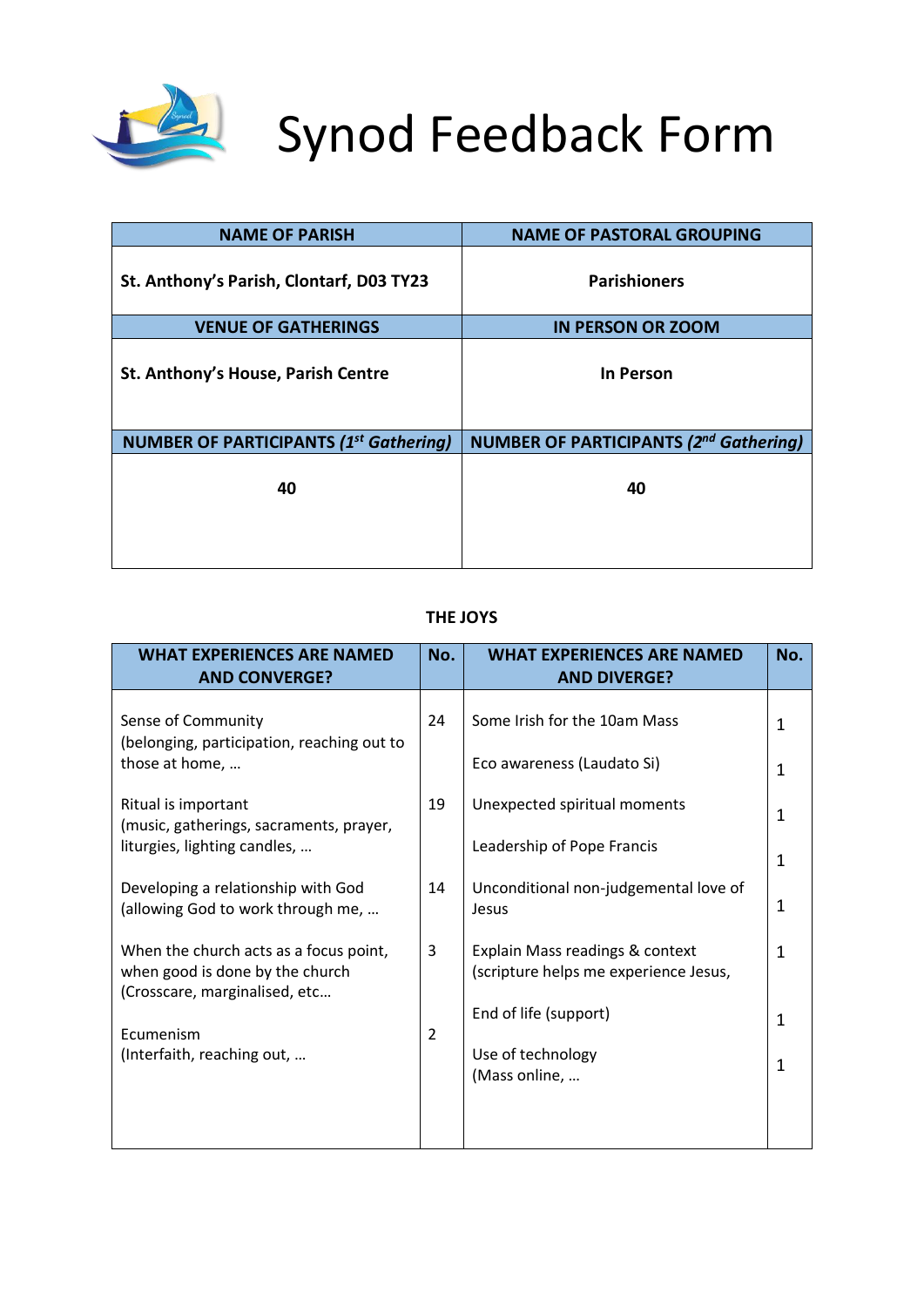#### **THE SORROWS**

| <b>WHAT EXPERIENCES ARE NAMED</b><br><b>AND CONVERGE?</b>                                                                                                                                                                                                                                                                                                                                                            | No.                                                                                                                                                                                                                      | <b>WHAT EXPERIENCES ARE NAMED</b><br><b>AND DIVERGE?</b>  | No. |
|----------------------------------------------------------------------------------------------------------------------------------------------------------------------------------------------------------------------------------------------------------------------------------------------------------------------------------------------------------------------------------------------------------------------|--------------------------------------------------------------------------------------------------------------------------------------------------------------------------------------------------------------------------|-----------------------------------------------------------|-----|
| Role of women in the church<br>(treated as subservient, need acolytes,<br>deacons, priests,<br>Age profile in church<br>(mostly elderly, few young people,                                                                                                                                                                                                                                                           | 18<br>Simplify the readings<br>Lack of empathy for everyday life and it's<br>problems<br>18<br>Role of laypeople in the church<br>(we do not believe we are church, role<br>and voice of laypeople are willing and<br>16 | $\mathbf{1}$<br>$\mathbf{1}$<br>1                         |     |
| Institutional approach<br>(gone away from the church of Jesus'<br>time, lack of prophetic vision (sale of<br>Clonliffe) - selling property to the highest<br>bidder which could be used to house the<br>poor, existence of the Vatican and the<br>hierarchy as a power structure, the<br>"church" is not the church - it's the<br>people, Church is not living the Gospel,<br>caught up in power struggle and greed, |                                                                                                                                                                                                                          | need to be heard, church is strangling lay<br>initiative, |     |
| Authoritarianism, Judgementalism<br>(guilt, failure of church to uphold God's<br>love, money has become important,<br>clericalism, power struggle, greed,<br>hypocrisy,                                                                                                                                                                                                                                              | 15                                                                                                                                                                                                                       |                                                           |     |
| <b>Abuse Scandals</b><br>(erosion of trust, it's beyond belief,<br>church not accepting responsibility,                                                                                                                                                                                                                                                                                                              | 13                                                                                                                                                                                                                       |                                                           |     |
| Role of men in the church<br>(married priests, lack of vocations,                                                                                                                                                                                                                                                                                                                                                    | 9                                                                                                                                                                                                                        |                                                           |     |
| Slow to Change<br>(narrow-minded thinking, inflexibility of<br>the church to read the signs of the times,<br>failure / slow to adopt Vatican II,<br>institution valued over the vulnerable,                                                                                                                                                                                                                          | 9                                                                                                                                                                                                                        |                                                           |     |
| Lack of Inclusivity (not open)<br>(LGBTQI+, minorities,                                                                                                                                                                                                                                                                                                                                                              | $\pmb{4}$                                                                                                                                                                                                                |                                                           |     |
|                                                                                                                                                                                                                                                                                                                                                                                                                      |                                                                                                                                                                                                                          |                                                           |     |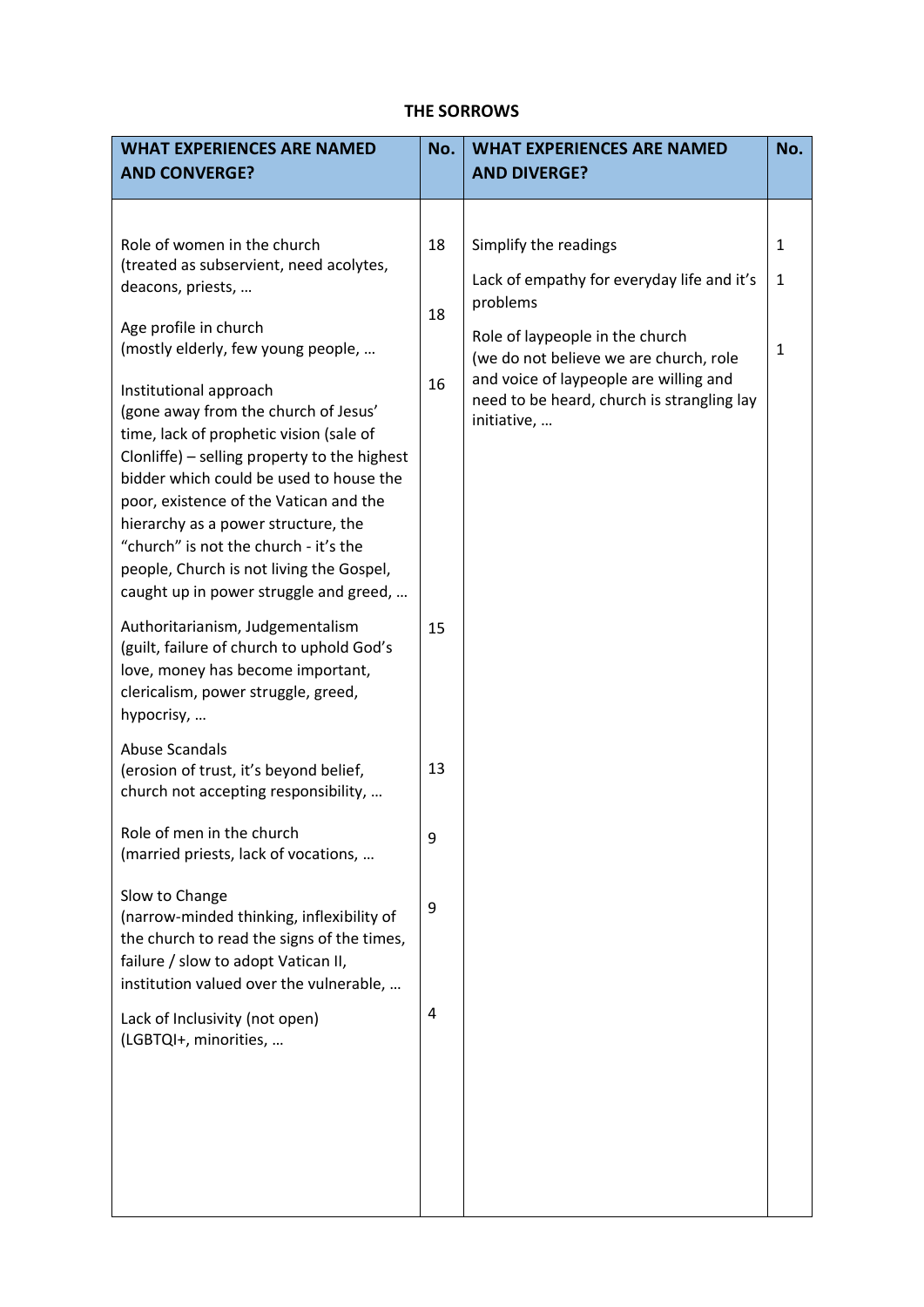#### **THE HOPES**

| <b>WHAT EXPERIENCES ARE NAMED</b>                                                                                                                                                        | No.            | <b>WHAT EXPERIENCES ARE NAMED</b>                                  | No.          |
|------------------------------------------------------------------------------------------------------------------------------------------------------------------------------------------|----------------|--------------------------------------------------------------------|--------------|
| <b>AND CONVERGE?</b>                                                                                                                                                                     |                | <b>AND DIVERGE?</b>                                                |              |
| Youth participation                                                                                                                                                                      | 18             | Promote the poor and the marginalised                              | 1            |
| Inclusive church<br>(needs change, people being asked to                                                                                                                                 | 14             | People show by the witness of their lives<br>what that faith means | $\mathbf{1}$ |
| contribute, LGBTQI+, showing witness, all<br>to be made welcome, listen to lay people,<br>more emphasis on love, kindness, doing<br>charitable works,                                    |                | Sunday Mass can be a powerful source of<br>hope and joy            | $\mathbf{1}$ |
| Renewed understanding of "church" as<br>the "people of God"                                                                                                                              | 10             | Honesty and humility of our church<br>leaders is a hopeful sign    | $\mathbf{1}$ |
| (less clericalism, more lay participation,<br>the church needs to follow the example<br>of Christ, hierarchy needs to change and<br>become more responsive to the needs of<br>the flock, |                | Use of technology<br>(webcam,                                      | $\mathbf{1}$ |
| More women participation<br>(priests, lectors, acolytes, bishops,                                                                                                                        | 7              |                                                                    |              |
| Strengthen the local community<br>(social issues, gatherings,                                                                                                                            | 4              |                                                                    |              |
| Use of the Synodal gathering<br>(church will be relevant, good model for<br>listening and hearing, church is guided by<br>the Gospel to continue,                                        | $\overline{a}$ |                                                                    |              |
| Open to married priests                                                                                                                                                                  | 3              |                                                                    |              |
| Open to change<br>(renew, regenerate, be guided by the<br>Gospel,                                                                                                                        | 3              |                                                                    |              |
| Develop our faith more<br>(listen to scripture, develop people with a<br>pastoral inclusive teaching,                                                                                    | $\overline{2}$ |                                                                    |              |
|                                                                                                                                                                                          |                |                                                                    |              |
|                                                                                                                                                                                          |                |                                                                    |              |
|                                                                                                                                                                                          |                |                                                                    |              |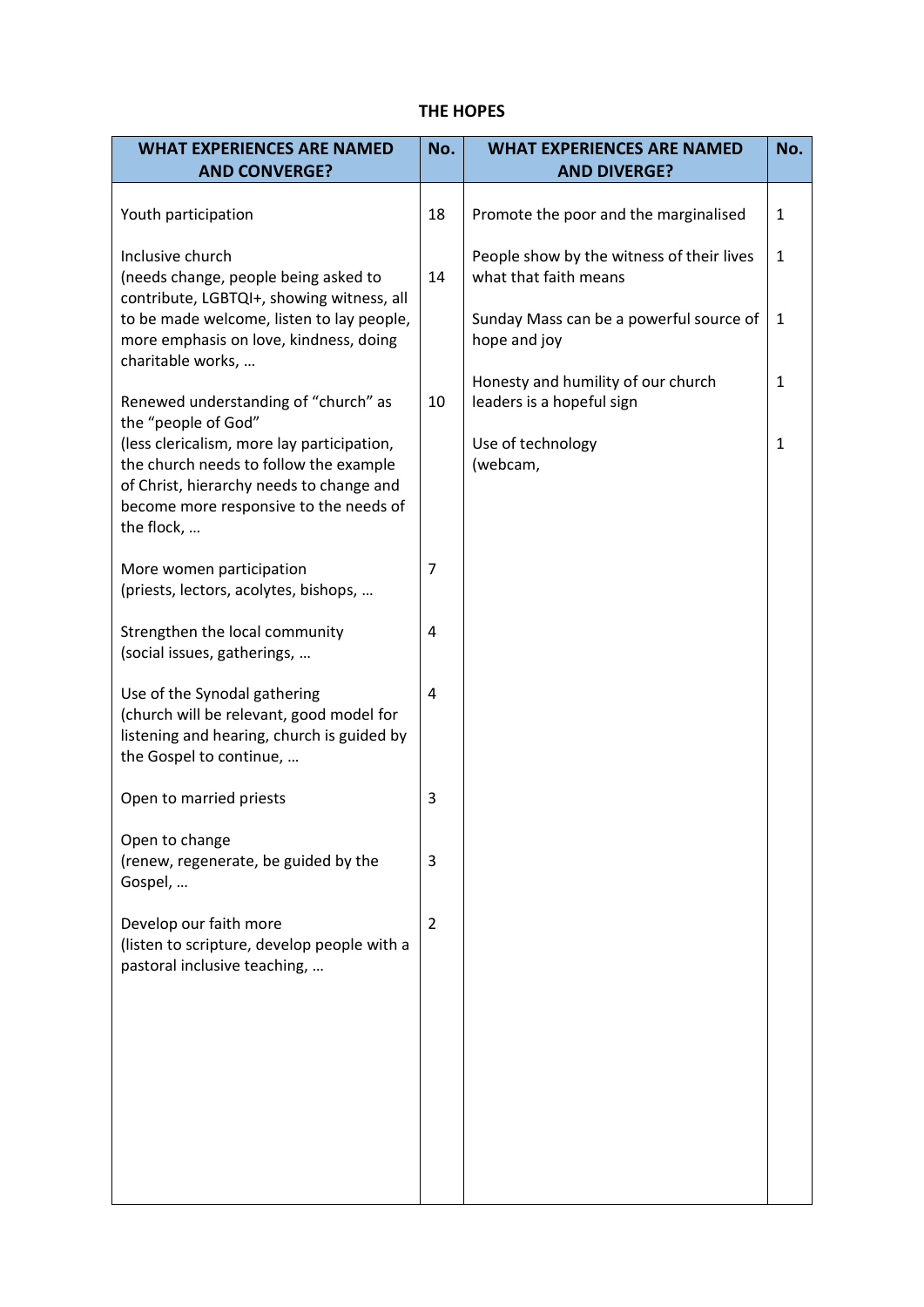## **THE FEARS**

| <b>WHAT EXPERIENCES ARE NAMED</b><br><b>AND CONVERGE?</b>                                                                                                          | No.            | <b>WHAT EXPERIENCES ARE NAMED</b><br><b>AND DIVERGE?</b>                                                              | No.                          |
|--------------------------------------------------------------------------------------------------------------------------------------------------------------------|----------------|-----------------------------------------------------------------------------------------------------------------------|------------------------------|
| Not being able to accommodate change<br>(no meaningful change, concern about<br>strong conservative voice in the church,                                           | 17             | Persecution of those who articulate<br>views central to Gospel values                                                 | 1                            |
| fear of change, no action from the Synod,<br>or input / feedback from the gatherings is<br>watered down - tick box exercise - value<br>gets lost in the synthesis, |                | Lack of religion in the schools<br>Intolerance in civic (political) circles for<br>the legitimate voice of the church | $\mathbf{1}$<br>$\mathbf{1}$ |
| Reduction in church services<br>(losing lay people and priests, less belief                                                                                        | 12             | Reluctance to follow the movements of<br>the Holy Spirit<br>Fear that forgiveness and acceptance                      | 1<br>$\mathbf{1}$            |
| in the need for Mass, disposal of places of<br>worship,<br>Role of women                                                                                           | 9              | lacking in those alienated from the<br>church will continue to be used as a<br>reason for not participating           |                              |
| (they are marginalised, need ordination<br>of women,                                                                                                               |                | The Synod process is too narrow $-$ an<br>online survey could be used as well                                         | $\mathbf{1}$                 |
| Young people<br>(losing them, need to meet them where<br>they are at, help them find joy,                                                                          | 9              | Fear of reversal of Pope Francis' policies<br>when he is gone                                                         | 1                            |
| Lack of faith development<br>(reluctance to follow the movements of<br>the Holy Spirit,                                                                            | $\overline{7}$ | Role of lay-people<br>(what supports can be given, train them<br>for different ministries,                            | $\mathbf{1}$                 |
| Lack of inclusion<br>(LGBTQI+,                                                                                                                                     | 5              | Our lay voices are not being heard                                                                                    | $\mathbf{1}$                 |
| Church will become irrelevant<br>(will die out,                                                                                                                    | 3              |                                                                                                                       |                              |
| Judgementalism                                                                                                                                                     | $\overline{2}$ |                                                                                                                       |                              |
| There is no church leadership inspired by<br>Christ<br>(society will reject church in favour of a<br>less structured path,                                         | $\overline{2}$ |                                                                                                                       |                              |
| Married priests                                                                                                                                                    | $\overline{2}$ |                                                                                                                       |                              |
|                                                                                                                                                                    |                |                                                                                                                       |                              |